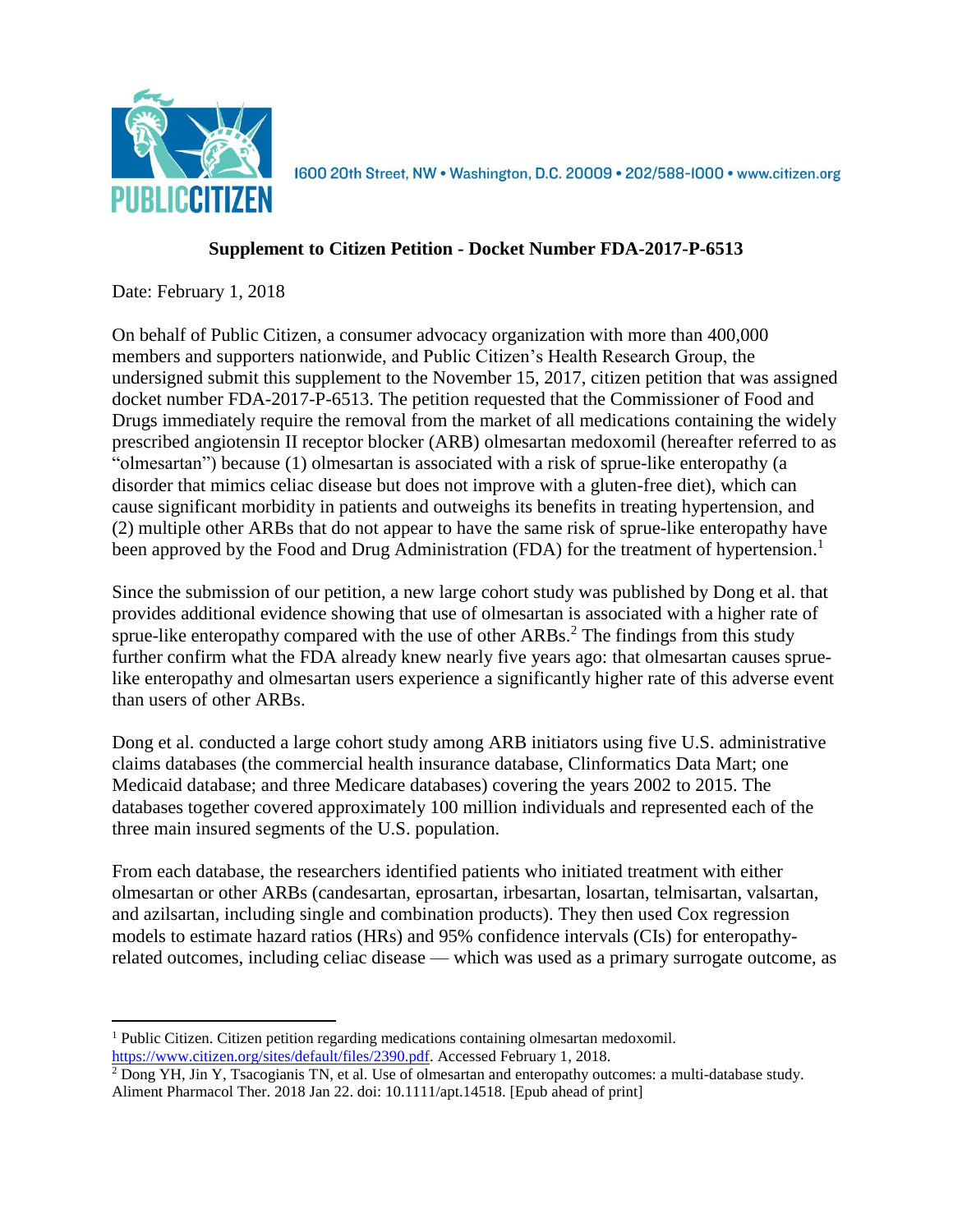was done in prior analyses performed by the  $FDA^{3,4}$  — as well as malabsorption, concomitant diagnoses of diarrhea and weight loss, and non-infectious enteropathy, comparing olmesartan initiators with initiators of other ARBs after propensity score (PS) matching. Key results were as follows:

- A total of 1,928,469 eligible patients were identified across the five databases; 350,790 (18%) initiated olmesartan and 1,577,679 (82%) initiated other ARBs.
- Among patients who initiated other ARBs, valsartan ( $n = 679,039$ ) was the most common, followed by losartan ( $n = 543,797$ ), irbesartan ( $n = 171,239$ ), and telmisartan (n  $= 123,089$ ).
- After PS matching, a total of 1,854,992 patients (350,430 olmesartan initiators and 1,504,562 other ARB initiators; 96% of the total study cohort) were included in the analysis.
- During a mean follow-up of 282 days of ARB exposure, the researchers observed 1,227 cases of celiac disease, 2,102 cases of malabsorption, 2,467 cases of concomitant diagnoses of diarrhea and weight loss, and 42,440 cases of non-infectious enteropathy (based on inpatient and outpatient diagnoses).
- After PS matching, use of olmesartan was associated with significantly increased rates of celiac disease, concomitant diagnoses of diarrhea and weight loss, and non-infectious enteropathy, with HRs of 1.21 (95% CI, 1.05-1.40), 1.22 (95% CI, 1.10-1.36) and 1.04 (95% CI, 1.01-1.07), respectively. Use of olmesartan was consistently associated with higher rates of each outcome in individual databases, although estimates tended to be less precise.
- In a sensitivity analysis in which the researchers restricted outcomes to only inpatient cases, the adjusted HRs were consistently higher, with significant findings for concomitant diagnoses of diarrhea and weight loss (2.84; 95% CI, 1.35-5.99) and for non-infectious enteropathy (1.17; 95% CI, 1.07-1.28).
- Among 1,227 patients who received a diagnosis of celiac disease during follow-up, 620 (51%) had at least one other enteropathy-related diagnosis code, 549 (45%) received gastrointestinal endoscopic examination, and 17 (1.4%) were hospitalized with acute kidney injury. In another sensitivity analysis in which the researchers restricted outcomes

 $\overline{\phantom{a}}$ <sup>3</sup> Sentinel. Mini-Sentinel Modular Program Report: Angiotensin II Receptor Blockers and Celiac Disease. January 16, 2012. <https://www.sentinelinitiative.org/drugs/assessments/angiotensin-ii-receptor-blockers-and-celiac-disease> and [https://www.sentinelinitiative.org/sites/default/files/Drugs/Assessments/Mini-Sentinel\\_Angiotensin-II-](https://www.sentinelinitiative.org/sites/default/files/Drugs/Assessments/Mini-Sentinel_Angiotensin-II-Receptor-Blockers-and-Celiac-Disease_0.pdf)Receptor-Blockers-and-Celiac-Disease 0.pdf. Accessed February 1, 2018.

<sup>4</sup> Sentinel. Mini-Sentinel Modular Program Report: Angiotensin Receptor Blockers (ARBs), Hydrochlorothiazide, Atenolol, Amlodipine Use and Celiac Disease. June 7, 2013.

[https://www.sentinelinitiative.org/drugs/assessments/angiotensin-receptor-blockers-arbs-hydrochlorothiazide](https://www.sentinelinitiative.org/drugs/assessments/angiotensin-receptor-blockers-arbs-hydrochlorothiazide-atenolol-amlodipine-use-and)[atenolol-amlodipine-use-and](https://www.sentinelinitiative.org/drugs/assessments/angiotensin-receptor-blockers-arbs-hydrochlorothiazide-atenolol-amlodipine-use-and) and [https://www.sentinelinitiative.org/sites/default/files/Drugs/Assessments/Mini-](https://www.sentinelinitiative.org/sites/default/files/Drugs/Assessments/Mini-Sentinel_Modular-Program-Report_MSY3_MPR34_ARBs-HCTZ-Atenolol-Amlodipine-Celiac-Disease_0.pdf)[Sentinel\\_Modular-Program-Report\\_MSY3\\_MPR34\\_ARBs-HCTZ-Atenolol-Amlodipine-Celiac-Disease\\_0.pdf.](https://www.sentinelinitiative.org/sites/default/files/Drugs/Assessments/Mini-Sentinel_Modular-Program-Report_MSY3_MPR34_ARBs-HCTZ-Atenolol-Amlodipine-Celiac-Disease_0.pdf) Accessed February 1, 2018.